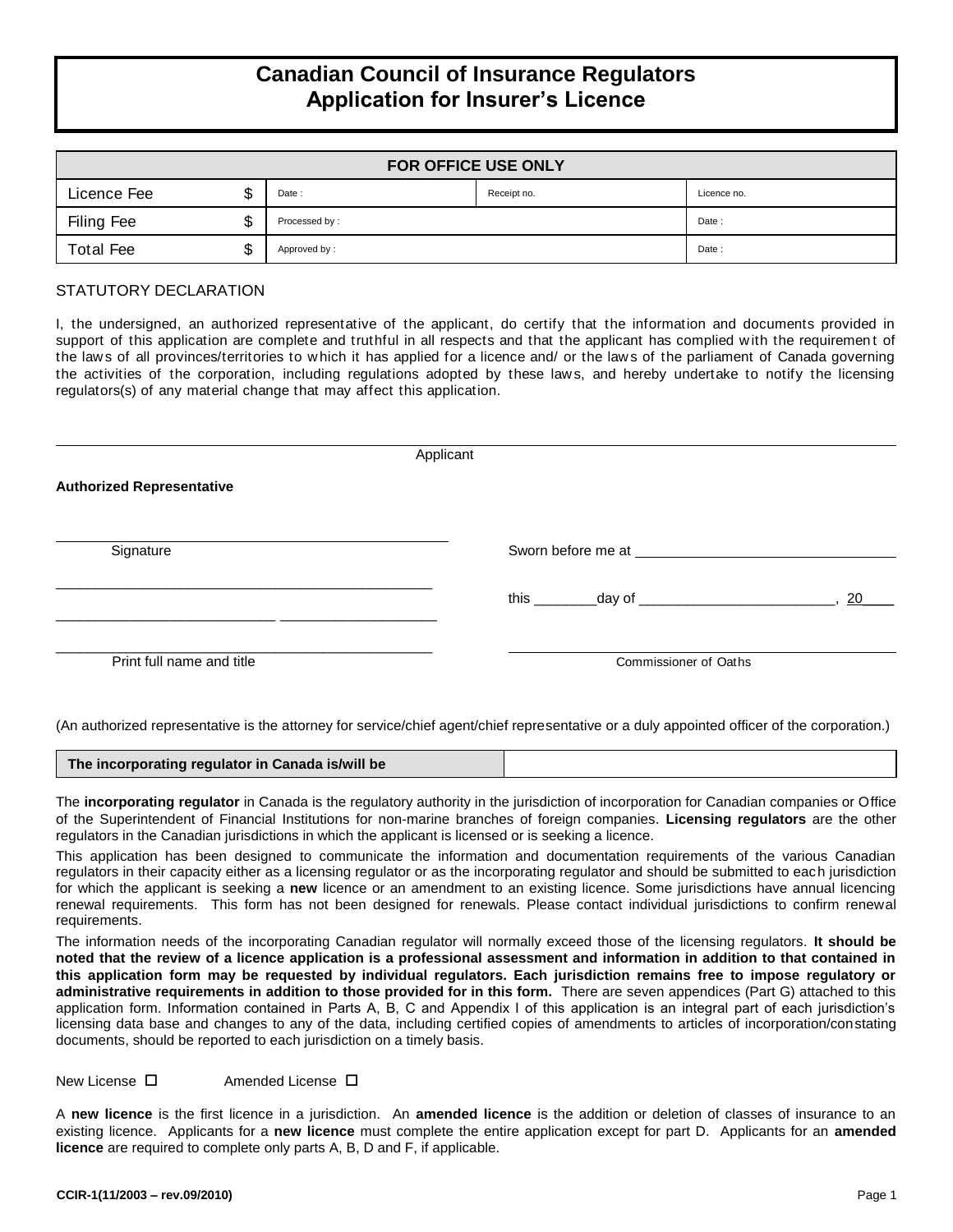### *Canadian Council of Insurance Regulators Application for Insurer's Licence*

## **PART A THE APPLICANT (all applicants)**

| $\mathbf{1}$            | <b>Name</b>                                           |                                                     |               |                |
|-------------------------|-------------------------------------------------------|-----------------------------------------------------|---------------|----------------|
|                         |                                                       |                                                     |               |                |
| 2 <sup>1</sup>          | <b>Head office</b>                                    |                                                     |               |                |
|                         |                                                       |                                                     |               |                |
|                         |                                                       |                                                     |               |                |
|                         |                                                       |                                                     |               |                |
|                         |                                                       | Tel.:                                               |               | Fax:           |
|                         |                                                       |                                                     |               |                |
| $\mathbf{3}$            | Chief business office in<br>Canada (if head office is |                                                     |               |                |
|                         | outside Canada)                                       |                                                     |               |                |
|                         |                                                       |                                                     |               |                |
|                         |                                                       |                                                     |               |                |
|                         |                                                       | Tel.:                                               |               | Fax:           |
|                         |                                                       |                                                     |               |                |
| $\overline{\mathbf{4}}$ | <b>Electronic</b><br><b>Communications</b>            | Corporate contact:<br>(please print name and title) |               |                |
|                         |                                                       |                                                     |               |                |
|                         |                                                       | E-mail address :                                    |               |                |
| $\overline{5}$          |                                                       |                                                     |               |                |
|                         | Incorporation                                         | Date:                                               | Jurisdiction: |                |
|                         |                                                       |                                                     |               |                |
|                         |                                                       | Type (stock, fraternal, mutual, reciprocal, etc.) : |               |                |
|                         |                                                       |                                                     |               |                |
| 6                       | <b>Licence limitations</b>                            | Reinsurance only:                                   |               | Discontinuing: |
|                         |                                                       |                                                     |               |                |
|                         |                                                       |                                                     |               |                |

## **PART B CURRENT LICENCE STATUS (all applicants)**

1. Complete as follows:  $Y =$  licensed  $N =$  not licensed

|                                        | <b>OSFI</b> | <b>NL</b> | PE | <b>NS</b> | <b>NB</b> | QC | ON | <b>MB</b> | <b>SK</b> | AB | <b>BC</b> | YK | <b>NT</b> | <b>NU</b> |
|----------------------------------------|-------------|-----------|----|-----------|-----------|----|----|-----------|-----------|----|-----------|----|-----------|-----------|
| <b>Currently licensed</b><br>$in/bv$ : |             |           |    |           |           |    |    |           |           |    |           |    |           |           |

2. The applicant is currently licensed in one or more of the following jurisdictions outside Canada:

3. Has the applicant ever been refused a licence or is it currently operating in any jurisdiction under a licence that is subject to a condition? Please provide details and contact person in the relevant jurisdiction.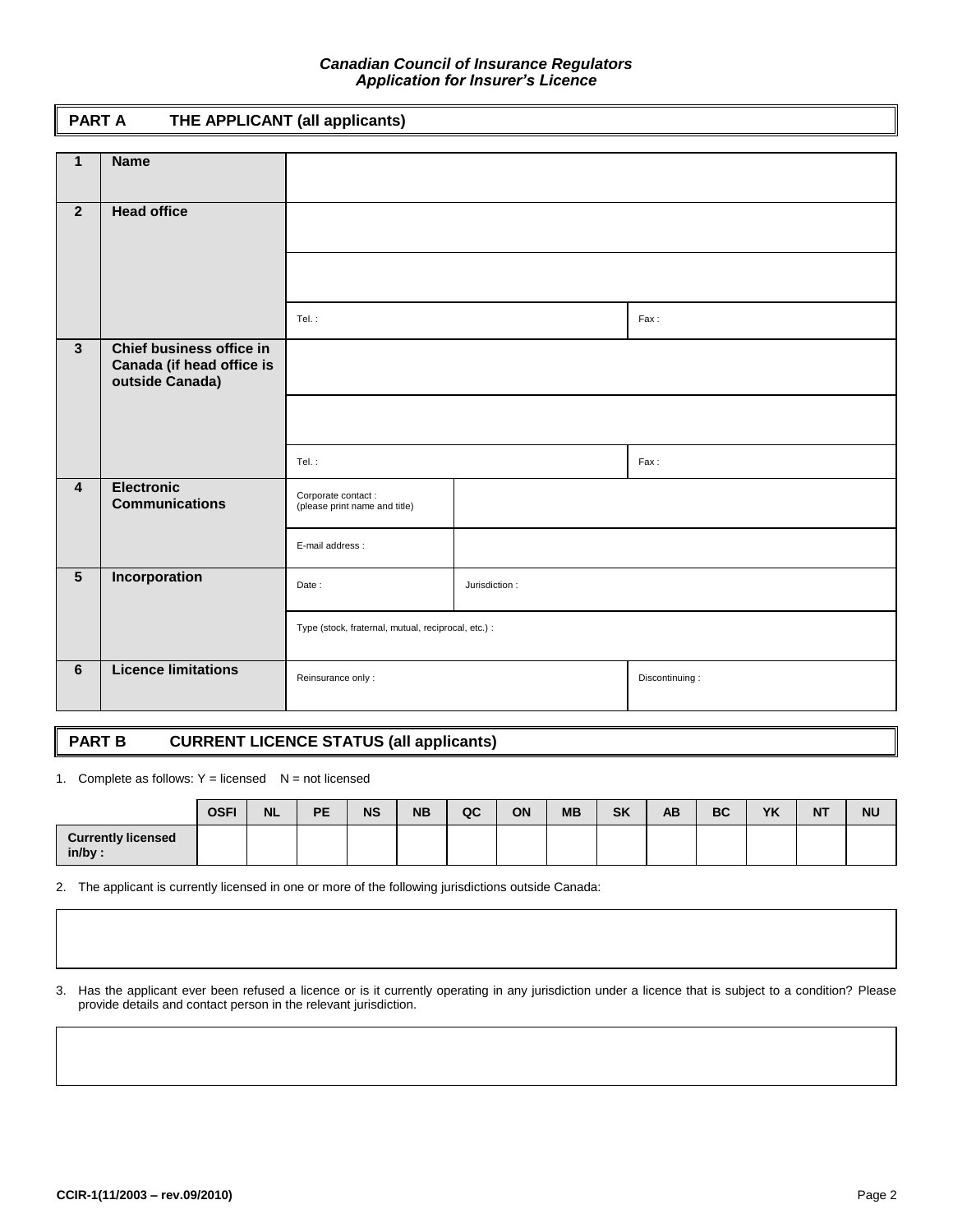## *Canadian Council of Insurance Regulators Application for Insurer's Licence*

## **PART C CLASSES OF INSURANCE (new and renewals)**

**For new licence applications, indicate each class of insurance being applied for per jurisdiction by writing or typing a «Y». Please list any additional classes not specified below in the blank unshaded spaces provided (classes of insurance are not harmonized in Canada). For renewal licences, please indicate the classes of insurance currently being written in each jurisdiction.**

| <b>Classes applied</b><br>for         | <b>OSFI</b> | NL | PE | <b>NS</b> | NB | $\sf QC$ | ON | <b>MB</b> | SK | AB | <b>BC</b> | YK | <b>NT</b> | <b>NU</b> |
|---------------------------------------|-------------|----|----|-----------|----|----------|----|-----------|----|----|-----------|----|-----------|-----------|
| Accident &<br><b>Sickness</b>         |             |    |    |           |    |          |    |           |    |    |           |    |           |           |
| <b>Aircraft</b>                       |             |    |    |           |    |          |    |           |    |    |           |    |           |           |
| Automobile                            |             |    |    |           |    |          |    |           |    |    |           |    |           |           |
| <b>Boiler and</b><br><b>Machinery</b> |             |    |    |           |    |          |    |           |    |    |           |    |           |           |
| <b>Credit</b>                         |             |    |    |           |    |          |    |           |    |    |           |    |           |           |
| <b>Fidelity</b>                       |             |    |    |           |    |          |    |           |    |    |           |    |           |           |
| Hail                                  |             |    |    |           |    |          |    |           |    |    |           |    |           |           |
| <b>Legal Expense</b>                  |             |    |    |           |    |          |    |           |    |    |           |    |           |           |
| Liability                             |             |    |    |           |    |          |    |           |    |    |           |    |           |           |
| Life                                  |             |    |    |           |    |          |    |           |    |    |           |    |           |           |
| <b>Marine</b>                         |             |    |    |           |    |          |    |           |    |    |           |    |           |           |
| Mortgage                              |             |    |    |           |    |          |    |           |    |    |           |    |           |           |
| Property                              |             |    |    |           |    |          |    |           |    |    |           |    |           |           |
| <b>Surety</b>                         |             |    |    |           |    |          |    |           |    |    |           |    |           |           |
| <b>Title</b>                          |             |    |    |           |    |          |    |           |    |    |           |    |           |           |
|                                       |             |    |    |           |    |          |    |           |    |    |           |    |           |           |
|                                       |             |    |    |           |    |          |    |           |    |    |           |    |           |           |
|                                       |             |    |    |           |    |          |    |           |    |    |           |    |           |           |
|                                       |             |    |    |           |    |          |    |           |    |    |           |    |           |           |

## **PART D PROPOSAL FOR AMENDED LICENCE (applicants for amended licence only)**

| Deletion of following classes of insurance:  |  |
|----------------------------------------------|--|
| Addition of following classes of insurance : |  |

The applicant for a licence amendment should include, as an attached document, a narrative that provides the following information:

- reasons for the amendment, including its overall financial impact on the company ; and
- for new classes, a description of all new policy types, the method of distribution and the budgeted volumes for each jurisdiction

## **Note: Information requested in Part D should be submitted to licensing regulators only after the amended licence has been approved by the incorporating regulator.**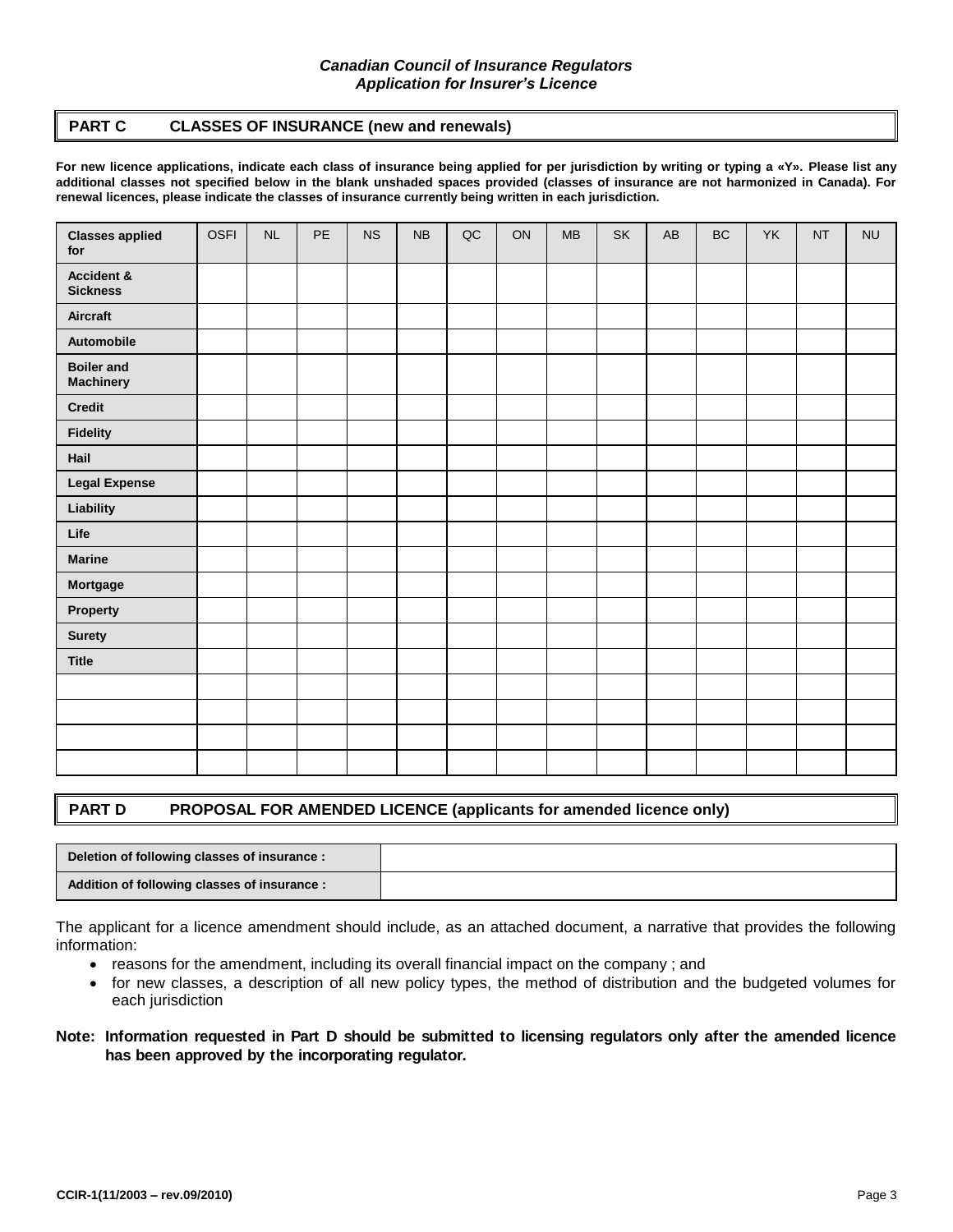## **PART E DOCUMENTATION REQUIRED (applicants for new licence only)**

**An application is not considered made until all required documents have been submitted. Any documents not submitted with this application must be accompanied by a separate sworn statutory declaration. Applicants are strongly encouraged to submit the application only after all documentation has been completed in full.**

The following documentation is common to a new licence application filing in all Canadian jurisdictions regardless of whether the jurisdiction is the incorporating or licensing regulator. For both the **core** and **supplemental** packages, please indicate, by recording a "Yes" in the right hand column labeled "Attached ?" if the documentation has been included in the filing.

## **Core Documentation Package**

| Ref.           | <b>Document</b>                                                                                                                                                                                                                                                                                       | <b>Attached?</b> |
|----------------|-------------------------------------------------------------------------------------------------------------------------------------------------------------------------------------------------------------------------------------------------------------------------------------------------------|------------------|
| $\mathbf{1}$   | Certified copies of articles of incorporation/constating documents, including by-laws, regulations and amendments<br>thereto (in Saskatchewan, certified copy of constitution - Sections 37(1)(a) and 37(3).                                                                                          |                  |
| $\mathcal{P}$  | For applicants to provincial regulators, certificate of Status from province of incorporation, or, where federally<br>registered, a copy of the Order to Commence and Carry on Business or Order to Insure in Canada Risks.                                                                           |                  |
| 3              | Listing of Attorney for Service/Chief Agent/Chief Representative per jurisdiction (Appendix I).                                                                                                                                                                                                       |                  |
| 4              | Power of Attorney for Appointment of Attorney for service for each jurisdiction where application is being made,<br>except for jurisdiction of head office (Appendix VII).                                                                                                                            |                  |
| 5              | Schedule by regulator (par value and market value) of all securities held for deposit and where a reciprocal deposit is<br>being used, a certified copy of the Order in Council (when required) which provides that the deposit held by the<br>relevant jurisdiction is held as a reciprocal deposit. |                  |
| 6              | Proof of membership in a Canadian compensation plan or confirmation from the appropriate compensation plan that<br>the company is not eligible for membership.                                                                                                                                        |                  |
| $\overline{7}$ | Certified copy of the company's most recent financial statements and auditor's report thereon or if the applicant is a<br>new company, certified copy of the audited opening balance sheet of the new company.                                                                                        |                  |

**All** of the following documentation, **as a minimum**, is required by the incorporating regulator.

The supplemental documentation package is required only by the jurisdictions listed below in their capacity as licensing regulators who will endeavour to avoid duplication in the review process by relying, as much as possible, on the incorporating jurisdiction for detailed review, analysis and background checks.

## **Supplemental Documentation Package for:**

## **Alberta, British Columbia, Manitoba, Nova Scotia, Ontario, Quebec, and Saskatchewan.**

| Ref. | <b>Document</b>                                                                       | <b>Attached?</b> |
|------|---------------------------------------------------------------------------------------|------------------|
| 8    | Business Plan (see instructions outlined in Appendix II)                              |                  |
|      | Personal Information Return (Appendix III)                                            |                  |
| 10   | Copies of all policy forms and endorsements (for Man., and Sask., Auto policies only) |                  |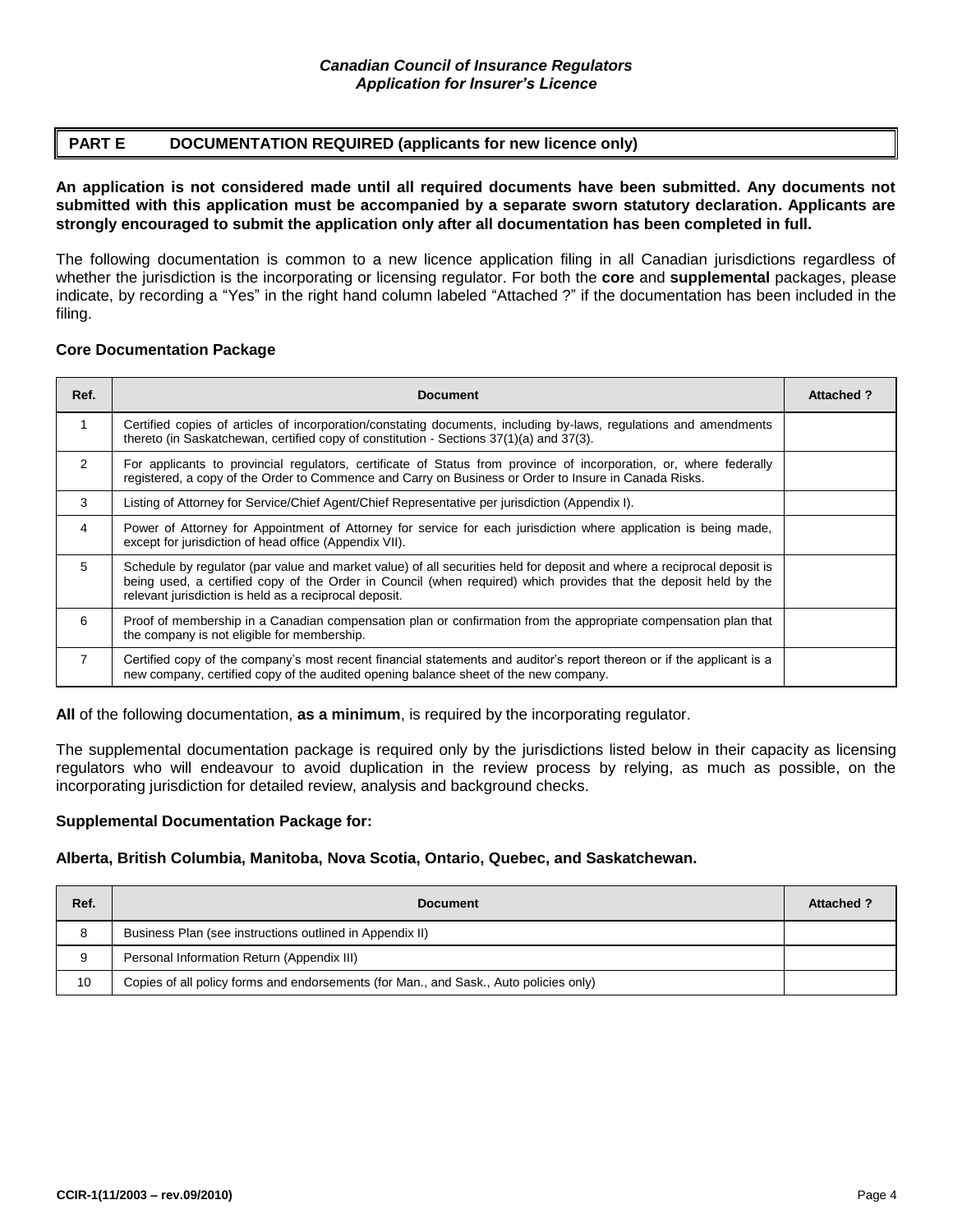**PART F DOCUMENTATION REQUIRED BY JURISDICTIONAL LEGISLATION AND ADMINISTRATIVE NEEDS (an applicant is required to submit this documentation if it is applying for new or amended licence in a jurisdiction with any of these requirements.)**

| Ref.           | <b>Jurisdiction</b>                                                       | <b>Document</b>                                                                                                                                                                                                                                                                                                                                                                                                                                            | <b>Attached?</b> |
|----------------|---------------------------------------------------------------------------|------------------------------------------------------------------------------------------------------------------------------------------------------------------------------------------------------------------------------------------------------------------------------------------------------------------------------------------------------------------------------------------------------------------------------------------------------------|------------------|
| 1              | <b>Ontario/Quebec</b>                                                     | Automobile Rates and Rate Classification System (Quebec - copy of auto<br>rate manual)                                                                                                                                                                                                                                                                                                                                                                     |                  |
| $\mathbf{2}$   | Saskatchewan /<br><b>Ontario</b>                                          | Publication of Notice of Application (Ontario - Section 49; Saskatchewan -<br>Section 129)                                                                                                                                                                                                                                                                                                                                                                 |                  |
| 3              | <b>Newfoundland</b><br>and Labrador                                       | Evidence of registration under the Corporations Act<br>Require specimen signatures of those individuals who have been given<br>authority to sign documents on behalf of the insurer (i.e. licence application<br>forms for insurance representatives, agents and brokers).<br>Require the name of the individual to whom correspondence should be<br>addressed to when consumer complaints are received.                                                   |                  |
| 4              | <b>Nova Scotia</b>                                                        | Evidence of registration under the Corporations Registration Act                                                                                                                                                                                                                                                                                                                                                                                           |                  |
| 5              | <b>New Brunswick</b>                                                      | Requires a deposit of \$50,000, or such greater amount as the<br>Superintendent considers necessary, if not registered under the Insurance<br>Companies Act (Canada).                                                                                                                                                                                                                                                                                      |                  |
| 6              | Quebec                                                                    | The most recent inspection report, produced by the incorporating or the<br>licensing regulator.<br>Copy of the actuary's report on provisions and reserves, on the most recent<br>financial statement.<br>The declaration of registration and the French version of the name to be<br>used in Quebec.<br>In the business plan (appendix II), supplemental and specific requirements<br>in Quebec. Contact the regulator (Autorité des marchés financiers). |                  |
| $\overline{7}$ | Alberta /<br><b>Northwest</b><br><b>Territories and</b><br><b>Nunavut</b> | Prescribed Forms and Documents - Section 20. Appointees List Section 458,<br>459 and 467. Contact the regulator to obtain the filing documents.                                                                                                                                                                                                                                                                                                            |                  |
| 8              | <b>Manitoba</b>                                                           | · Prescribed Form - Authorized Signatures form (MG-3486 (Rev. 94)).<br>- Prescribed Form - Power of Attorney for Chief Agent in Canada form (MG-<br>2004 (Rev.94)) for Canadian companies only.<br>Prescribed Form - Consent to Act as Chief Agent (OSFI-25) for Foreign<br>companies only.                                                                                                                                                                |                  |

## **PART G APPENDICES**

|     | manufacturery for Service in Canada in Canada and Canada in Canada in Canada in Canada in Canada in Canada in Canada                                                                                                           |
|-----|--------------------------------------------------------------------------------------------------------------------------------------------------------------------------------------------------------------------------------|
| Ш   | Guideline for Completion of Business Plan                                                                                                                                                                                      |
| Ш   |                                                                                                                                                                                                                                |
| IV  | Listing of Canadian Regulators (All and September 2014) and the material control of the material of the material control of the material control of the material control of the material control of the material control of th |
| ۷   | manufacturer of Canadian Insurance Regulation and the manufacturer of the manufacturer of the manufacturer and                                                                                                                 |
| VI  |                                                                                                                                                                                                                                |
| VII |                                                                                                                                                                                                                                |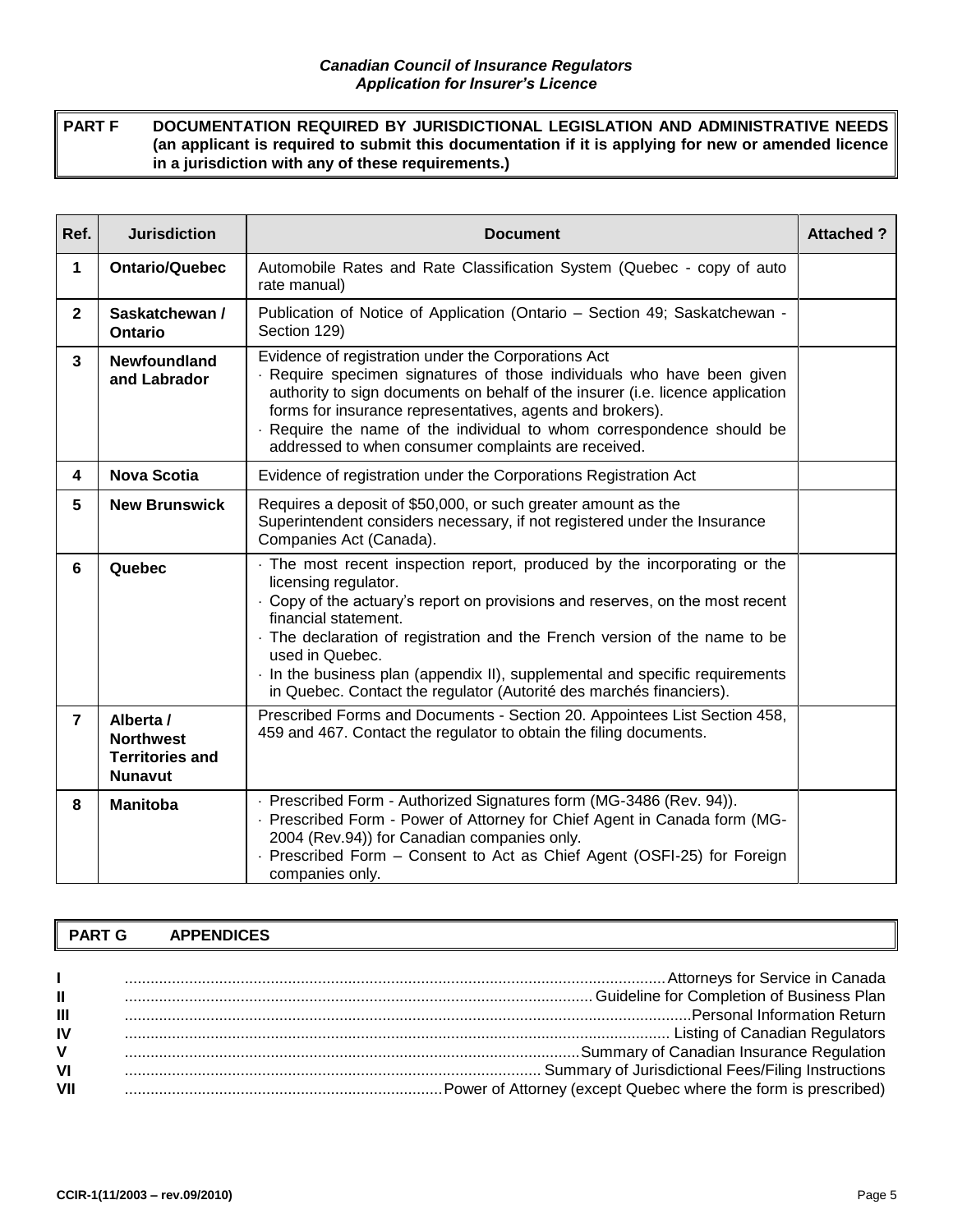#### **Canadian Council of Insurance Regulators Attorneys for Service (Chief Agent) in Canada Appendix I**

**(to be completed for each jurisdiction where application for a new licence is being made, except for the jurisdiction of its head office; please indicate in each case whether it is an attorney for service or chief agent)**

| Canada                           |      |      |
|----------------------------------|------|------|
| Attorney for Service/Chief Agent | Tel. | Fax: |
| <b>Street Address</b>            |      |      |
| <b>Newfoundland and Labrador</b> |      |      |
| Attorney for Service/Chief Agent | Tel. | Fax: |
| <b>Street Address</b>            |      |      |
| <b>Prince Edward Island</b>      |      |      |
| Attorney for Service/Chief Agent | Tel. | Fax: |
| <b>Street Address</b>            |      |      |
| <b>Nova Scotia</b>               |      |      |
| Attorney for Service/Chief Agent | Tel. | Fax: |
| <b>Street Address</b>            |      |      |
| <b>New Brunswick</b>             |      |      |
| Attorney for Service/Chief Agent | Tel. | Fax: |
| <b>Street Address</b>            |      |      |
| Ontario                          |      |      |
| Attorney for Service/Chief Agent | Tel. | Fax: |
| <b>Street Address</b>            |      |      |
| <b>Manitoba</b>                  |      |      |
| Attorney for Service/Chief Agent | Tel. | Fax: |
| <b>Street Address</b>            |      |      |
| Saskatchewan                     |      |      |
| Attorney for Service/Chief Agent | Tel. | Fax: |
| <b>Street Address</b>            |      |      |
| Saskatchewan (if more than one)  |      |      |
| Attorney for Service/Chief Agent | Tel. | Fax: |
| <b>Street Address</b>            |      |      |
| Alberta                          |      |      |
| Attorney for Service/Chief Agent | Tel. | Fax: |
| <b>Street Address</b>            |      |      |
| <b>British Columbia</b>          |      |      |
| Attorney for Service/Chief Agent | Tel. | Fax: |
| <b>Street Address</b>            |      |      |
| Yukon                            |      |      |
| Attorney for Service/Chief Agent | Tel. | Fax: |
| <b>Street Address</b>            |      |      |
| <b>Northwest Territories</b>     |      |      |
| Attorney for Service/Chief Agent | Tel. | Fax: |
| <b>Street Address</b>            |      |      |
| <b>Nunavut</b>                   |      |      |
|                                  |      |      |
| Attorney for Service/Chief Agent | Tel. | Fax: |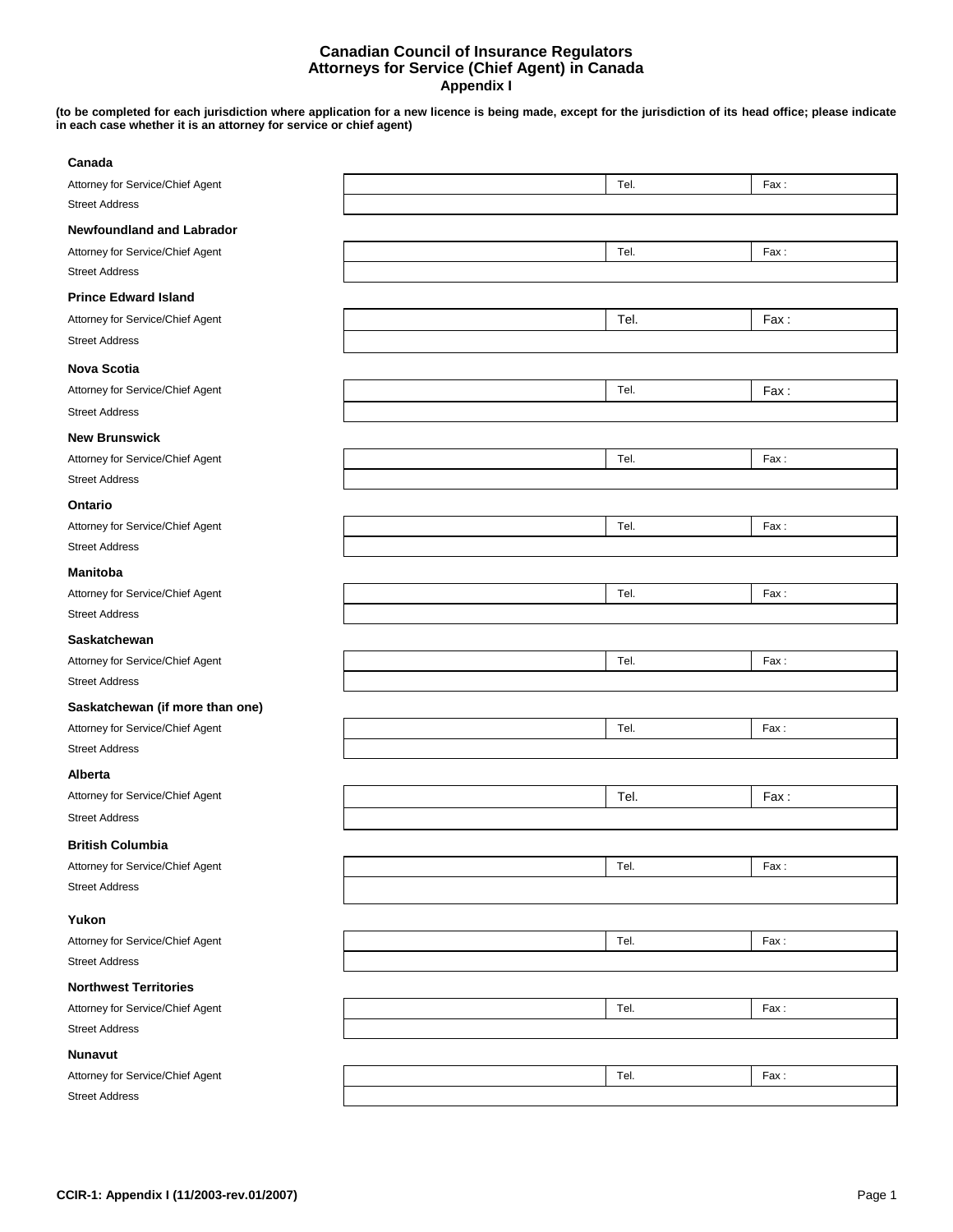#### **Canadian Council of Insurance Regulators Attorneys for Service (Chief Representative) in Canada Appendix I**

**(to be completed for each jurisdiction where application for a new licence is being made, except for the jurisdiction of its head office; please indicate in each case whether it is an attorney for service or chief representative)**

| Canada                                    |      |      |
|-------------------------------------------|------|------|
| Attorney for Service/Chief Representative | Tel. | Fax: |
| <b>Street Address</b>                     |      |      |
| <b>Newfoundland and Labrador</b>          |      |      |
| Attorney for Service/Chief Representative | Tel. | Fax: |
| <b>Street Address</b>                     |      |      |
| <b>Prince Edward Island</b>               |      |      |
| Attorney for Service/Chief Representative | Tel. | Fax: |
| <b>Street Address</b>                     |      |      |
|                                           |      |      |
| <b>Nova Scotia</b>                        |      |      |
| Attorney for Service/Chief Representative | Tel. | Fax: |
| <b>Street Address</b>                     |      |      |
| <b>New Brunswick</b>                      |      |      |
| Attorney for Service/Chief Representative | Tel. | Fax: |
| <b>Street Address</b>                     |      |      |
| Quebec                                    |      |      |
| Chief Representative                      | Tel. | Fax: |
| <b>Street Address</b>                     |      |      |
| Ontario                                   |      |      |
| Attorney for Service/Chief Representative | Tel. | Fax: |
| <b>Street Address</b>                     |      |      |
|                                           |      |      |
| <b>Manitoba</b>                           |      |      |
| Attorney for Service/Chief Representative | Tel. | Fax: |
| <b>Street Address</b>                     |      |      |
| Saskatchewan                              |      |      |
| Attorney for Service/Chief Representative | Tel. | Fax: |
| <b>Street Address</b>                     |      |      |
| Saskatchewan (if more than one)           |      |      |
| Attorney for Service/Chief Representative | Tel. | Fax: |
| <b>Street Address</b>                     |      |      |
| Alberta                                   |      |      |
| Attorney for Service/Chief Representative | Tel. | Fax: |
| <b>Street Address</b>                     |      |      |
|                                           |      |      |
| <b>British Columbia</b>                   |      |      |
| Attorney for Service/Chief Representative | Tel. | Fax: |
| <b>Street Address</b>                     |      |      |
| Yukon                                     |      |      |
| Attorney for Service/Chief Representative | Tel. | Fax: |
| <b>Street Address</b>                     |      |      |
| <b>Northwest Territories</b>              |      |      |
| Attorney for Service/Chief Representative |      |      |
| <b>Street Address</b>                     | Tel. | Fax: |
|                                           |      |      |
| <b>Nunavut</b>                            |      |      |
| Attorney for Service/Chief Representative | Tel. | Fax: |
| <b>Street Address</b>                     |      |      |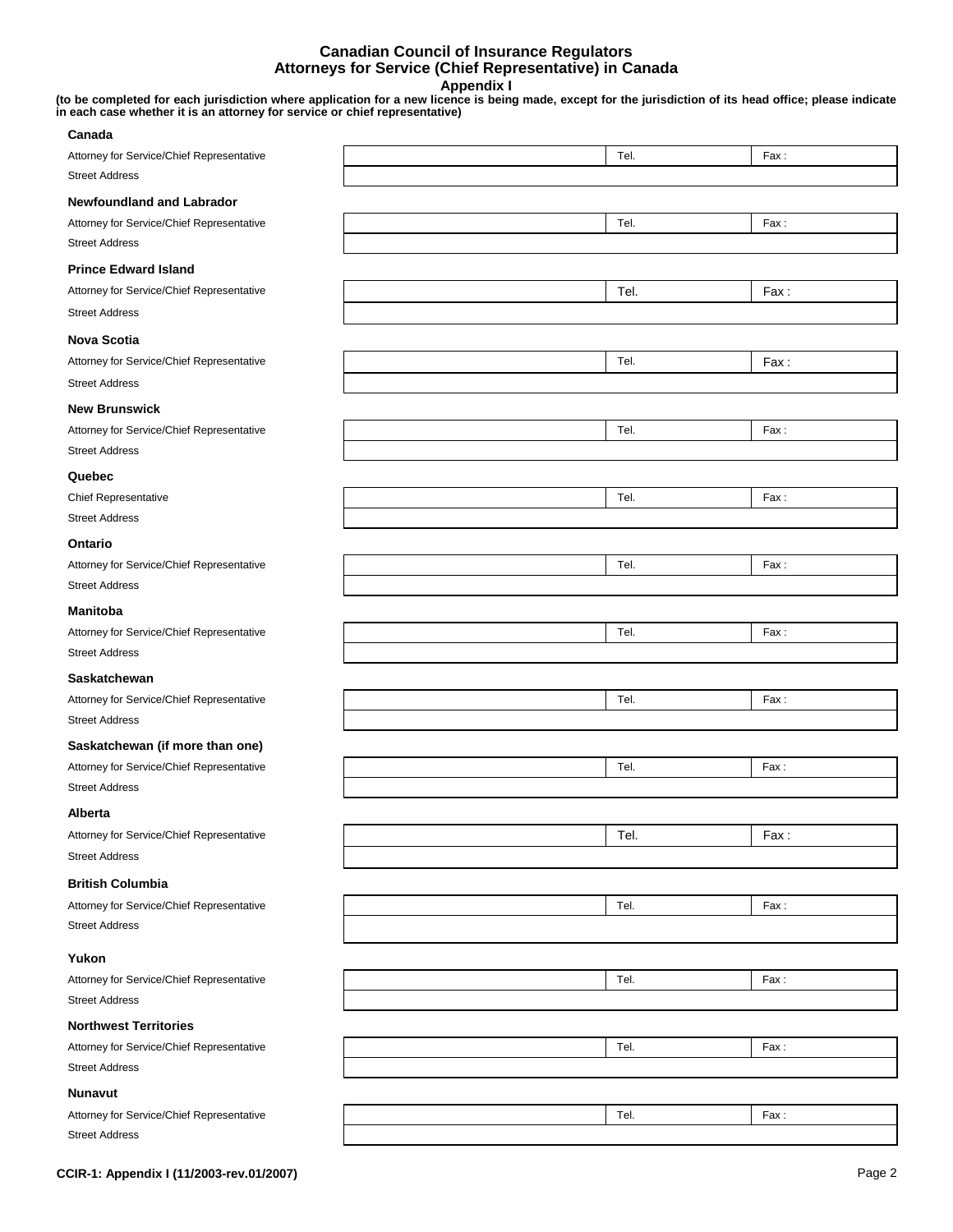#### **Canadian Council of Insurance Regulators Guideline for Completion of Business Plan Appendix II**

The 'Business Plan' is a package that consists of financial statements, a forecast and a narrative section as follows:

#### **I FINANCIAL STATEMENTS**

To assess whether the owners have the financial capacity to provide continued financial support to the (proposed) company, copies of their audited financial statements (and regulatory statements, if applicable) for the past five years are required. In some cases this financial statement package will also include audited financial statements of direct and beneficial parent companies or detailed background information showing the personal financial resources of individuals who are or will be shareholders. Interim financial statements for the company ending the quarter preceding the application must be included. If the applicant is an existing company, audited financial statements and regulatory statements for the past five years should be provided to any jurisdiction where it is seeking an initial licence.

#### **II FIVE YEAR FORECAST**

A financial projection must be prepared for a period of five years and must include an income statement, a balance sheet and a statement of retained earnings. The information should be presented in accordance with Section 4250 of the CICA Handbook and conform to the applicable Canadian regulatory annual statement format. Compliance with minimum asset and/or continuing capital requirements for each year of the projection should be clearly demonstrated and all assumptions used should be described and supported. The projected operating results should disclose underwriting information by class of business and by licensing jurisdiction. When considered necessary by the regulator, an actuarial opinion on the reasonability of the projections and the name, address and telephone number of the actuary and/or other persons involved in preparing the forecast must also be disclosed.

#### **III NARRATIVE**

This section should clearly present the company's business case for licensing in each of the jurisdictions to which it has applied. As a minimum it should include the following:

#### **Financial**

A review of the company's capitalization and (proposed) share structure (number of shares authorized, issued and paid up); summary comments on the forecast, the company's financial position and the ownership group's financial resources.

#### **Organization Structure**

A description of the direct and beneficial ownership of the (proposed) company, including, a detailed organization chart. Any financial institutions within the group should be clearly identified.

#### **Foreign Institutions**

If the applicant is a subsidiary of a foreign institution engaged in the insurance business, this section must indicate that the company is capable of making a contribution to the financial system in Canada and that treatment as favourable will be provided by the jurisdiction in which the foreign institution principally carries on business (compliance with section 24 of the Insurance Companies Act (Canada)).

#### **Corporate Governance**

The applicant must provide a list of directors' committees and their members and set out the company's conduct review policies and procedures (conduct review requirements are not applicable to foreign companies).

#### **Management, Personnel and Training**

Please outline the (proposed) management structure and senior officers; recruiting and training policies.

#### **Products**

A thorough description of all products to be marketed should be provided.

#### **Marketing, Distribution, Claims Handling, Policyholder Service**

The methods of marketing, distribution, claims handling, policyholder service and handling of consumer complaints (notation should be made of any jurisdictional exceptions to the company's general practices in these regards) must be described. List all branch offices. Provide the name of the company's compliance officer and details of the compliance plan used for monitoring agents and representatives as required in each jurisdiction.

#### **Investment Policy**

Provide a summary of the (proposed) investment policy and practices, including any specific jurisdictional procedures or guidelines.

#### **Reinsurance**

A reinsurance summary showing all proposed reinsurance coverages and terms must be included.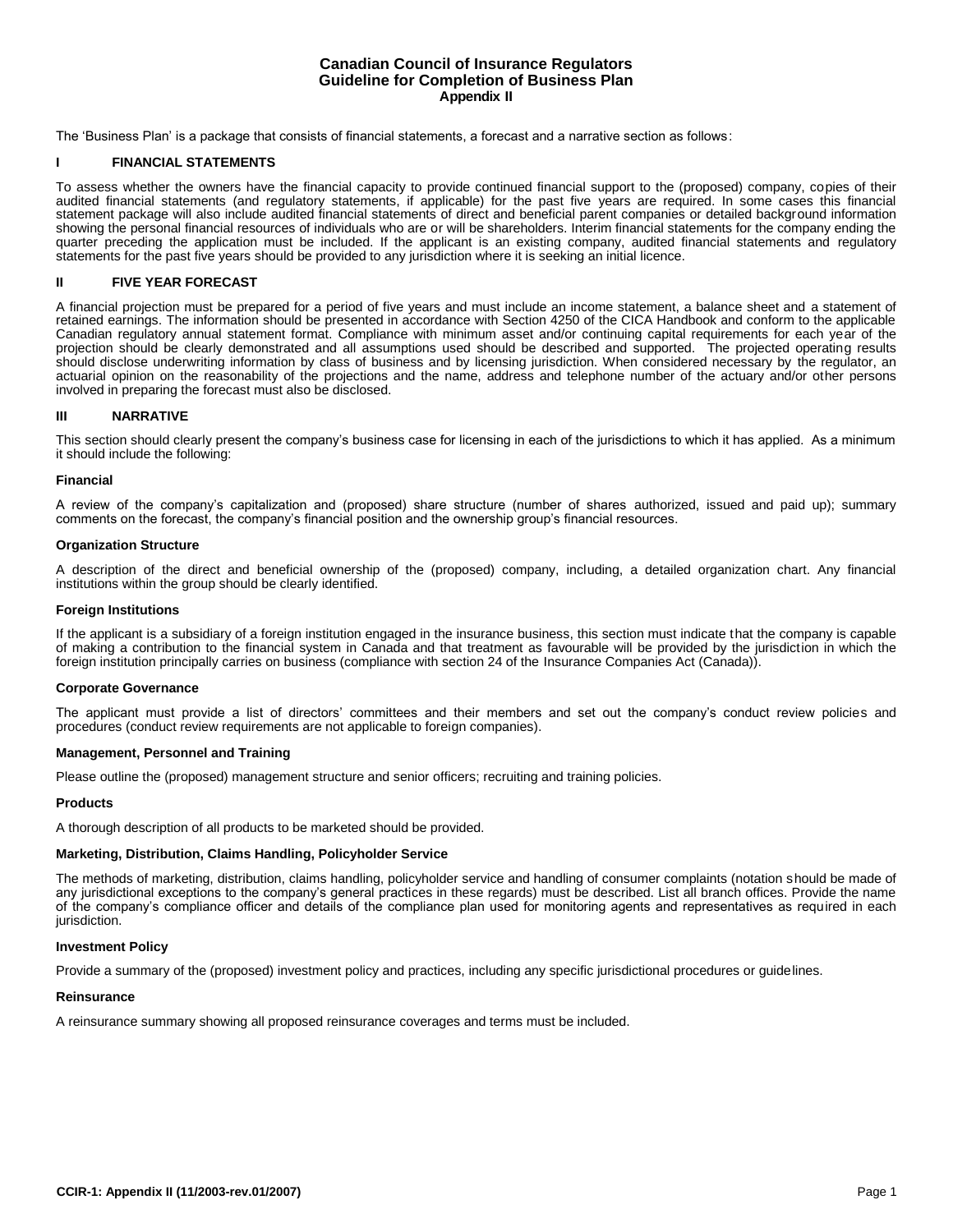### **Canadian Council of Insurance Regulators Personal Information Return (new licence applicants only) Appendix III**

**To be completed for each senior officer, director and significant shareholder (i.e. ownership of 10% or more of the company's shares). It is anticipated that the incorporating regulator may request background checks, including criminal record searches.**

| Name (full legal name and, if applicable, all previous names; surnames first) :                                                                                                                                                                                                                                                                                                                                                                                                                                                                                                                                              |                                       |  |  |  |
|------------------------------------------------------------------------------------------------------------------------------------------------------------------------------------------------------------------------------------------------------------------------------------------------------------------------------------------------------------------------------------------------------------------------------------------------------------------------------------------------------------------------------------------------------------------------------------------------------------------------------|---------------------------------------|--|--|--|
| Residence (address and telephone number) :                                                                                                                                                                                                                                                                                                                                                                                                                                                                                                                                                                                   |                                       |  |  |  |
| Date and Place of Birth:                                                                                                                                                                                                                                                                                                                                                                                                                                                                                                                                                                                                     | Drivers' Licence No. (jurisdiction) : |  |  |  |
| Citizenship:                                                                                                                                                                                                                                                                                                                                                                                                                                                                                                                                                                                                                 |                                       |  |  |  |
| Education (provide dates, school and degree, if obtained) :                                                                                                                                                                                                                                                                                                                                                                                                                                                                                                                                                                  |                                       |  |  |  |
| Memberships/Professional Associations (provide designation, if applicable) :                                                                                                                                                                                                                                                                                                                                                                                                                                                                                                                                                 |                                       |  |  |  |
| Directorates held (indicate if affiliated or unaffiliated) :                                                                                                                                                                                                                                                                                                                                                                                                                                                                                                                                                                 |                                       |  |  |  |
| Companies in which person owns or controls 10% more of the voting shares :                                                                                                                                                                                                                                                                                                                                                                                                                                                                                                                                                   |                                       |  |  |  |
| Employment History (provide name of employer, address, kind of business, title, responsibilities, employment dates, and if applicable,<br>reasons for leaving) :                                                                                                                                                                                                                                                                                                                                                                                                                                                             |                                       |  |  |  |
| Have you, or to the best of your knowledge, has any firm in which you were a member, or any corporation in which you are or were an<br>officer, director or major shareholder (10% or more) during the past ten years, been convicted of a criminal offence or of violating any<br>securities or insurance legislation and/or made an assignment for the benefit of creditors, or become legally insolvent, or been adjudged a<br>bankrupt or filed a petition in bankruptcy? If yes, provide specific details on convictions, bankruptcies or civil judgements by professional<br>organizations or self-regulatory bodies : |                                       |  |  |  |

**I, the undersigned, hereby certify that the foregoing statements are true, correct and complete to the best of my knowledge, information and belief. I consent to the regulator requesting any criminal record searches and also authorize and request any and all former employers and any other person requested to furnish to the regulators, or any agent acting on their behalf, any information they may have concerning my credit worthiness, character, ability, business activities, educational background, general reputation and, in the case of former employers, my employment history with them and the reasons for my leaving them. I hereby release each such employer and each such other person from any and all liability of whatever nature by reason of furnishing such information to the regulators or any agent acting on their behalf.**

**I understand that the regulators may also request additional information from me to enable them to evaluate this return. I also understand that I have certain duties and obligations imposed upon me by the legislation in each licensing jurisdiction and that it is my responsibility to fully understand these duties and obligations.**

**Dated and signed this day of 20 , at** 

 **(signature)**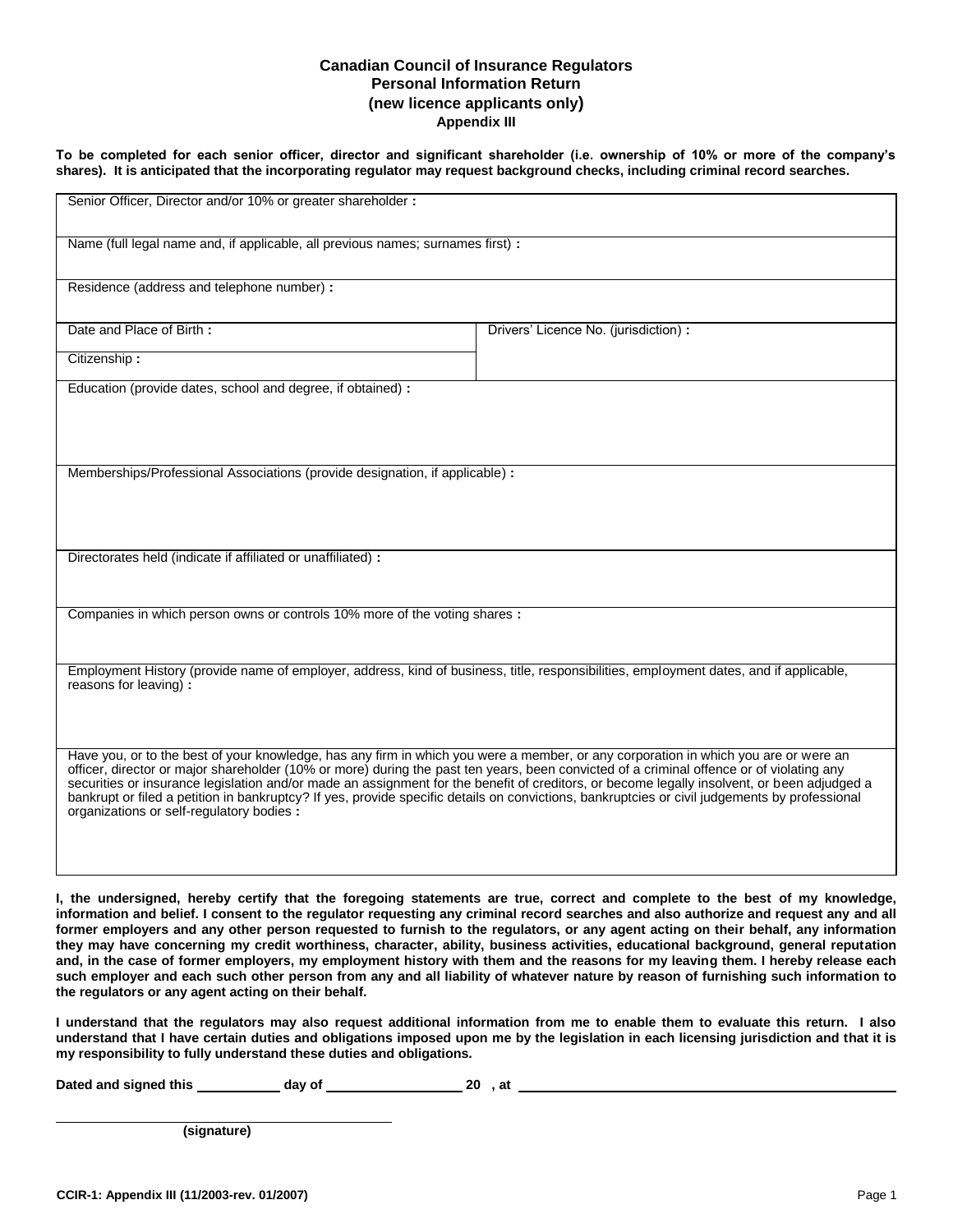#### **Canadian Council of Insurance Regulators Listing of Canadian Regulators Appendix IV**

#### **FEDERAL**

| Superintendent of Financial Institutions                                                                                                                                                                                                                            |              |                                  |
|---------------------------------------------------------------------------------------------------------------------------------------------------------------------------------------------------------------------------------------------------------------------|--------------|----------------------------------|
| Office of the Superintendent of Financial Institutions                                                                                                                                                                                                              |              |                                  |
| Canada                                                                                                                                                                                                                                                              |              |                                  |
| 255 Albert Street                                                                                                                                                                                                                                                   | tel:         | (613) 990-8010                   |
| Ottawa ON K1A 0H2                                                                                                                                                                                                                                                   | fax :        | $(613)$ 990-6901                 |
| Contact:<br>As above                                                                                                                                                                                                                                                |              |                                  |
| Website: www.osfi-bsif.gc.ca                                                                                                                                                                                                                                        |              |                                  |
|                                                                                                                                                                                                                                                                     |              |                                  |
| ALBERTA                                                                                                                                                                                                                                                             |              |                                  |
| Superintendent of Insurance                                                                                                                                                                                                                                         |              |                                  |
| Alberta Finance                                                                                                                                                                                                                                                     |              |                                  |
| 402, 9515 - 107 Street                                                                                                                                                                                                                                              | tel:         | (403) 422-1592                   |
| Edmonton AB T5K 2C3                                                                                                                                                                                                                                                 | fax:         | (403) 420-0752                   |
| Contact:<br>Peter Blandy                                                                                                                                                                                                                                            |              |                                  |
| Manager of Compliance                                                                                                                                                                                                                                               |              |                                  |
| Website: www.finance.gov.ab.ca                                                                                                                                                                                                                                      |              |                                  |
|                                                                                                                                                                                                                                                                     |              |                                  |
| <b>BRITISH COLUMBIA</b>                                                                                                                                                                                                                                             |              |                                  |
| Superintendent of Financial Institutions                                                                                                                                                                                                                            |              |                                  |
| <b>Financial Institutions Commission</b>                                                                                                                                                                                                                            |              |                                  |
| 1200 - 13450 102 <sup>nd</sup> Avenue                                                                                                                                                                                                                               | tel:         | $(604)$ 953-5300                 |
| Surrey BC V3T 5X3                                                                                                                                                                                                                                                   |              | Toll-free: 1-866-206-3030        |
|                                                                                                                                                                                                                                                                     | fax:         | $(604)$ 953-5301                 |
| Contact:<br>Deputy Superintendent, Insurance and Pensions                                                                                                                                                                                                           |              |                                  |
| Website: www.fic.gov.bc.ca                                                                                                                                                                                                                                          |              |                                  |
| MANITOBA                                                                                                                                                                                                                                                            |              |                                  |
| Superintendent of Insurance                                                                                                                                                                                                                                         |              |                                  |
| 1115 - 405 Broadway                                                                                                                                                                                                                                                 |              |                                  |
| Winnipeg MB R3C 3L6                                                                                                                                                                                                                                                 | tel:         | (204) 945-2542                   |
|                                                                                                                                                                                                                                                                     | fax:         | (204) 948-2268                   |
| Contact:<br>As above                                                                                                                                                                                                                                                |              |                                  |
| Website: www.gov.mb.ca/fs/cca/firb/index.html                                                                                                                                                                                                                       |              |                                  |
|                                                                                                                                                                                                                                                                     |              |                                  |
| Superintendent of Insurance<br>Department of Justice, Insurance Branch<br>Kings Place, Suite 635, 440 King Street<br>P.O. Box 6000<br>Fredericton NB E3B 5H8<br><b>Licensing Officer</b><br>Contact:<br>tel: (506) 453-2541<br>Website: www.gnb.ca/0062/index-e.asp | tel:<br>fax: | (506) 453-2512<br>(506) 453-7435 |
|                                                                                                                                                                                                                                                                     |              |                                  |
| NEWFOUNDLAND AND LABRADOR<br>Superintendent of Insurance                                                                                                                                                                                                            |              |                                  |
| Department of Government Services                                                                                                                                                                                                                                   |              |                                  |
| Confederation Building - West Block                                                                                                                                                                                                                                 |              |                                  |
| 2nd Floor                                                                                                                                                                                                                                                           |              |                                  |
| P.O. Box 8700                                                                                                                                                                                                                                                       |              |                                  |
| St. John's NL A1B 4J6                                                                                                                                                                                                                                               |              |                                  |
| Contact:                                                                                                                                                                                                                                                            |              |                                  |
| <b>Financial Services Regulation Division</b>                                                                                                                                                                                                                       | tel:         | (709) 729-2567                   |
| Licensing and Enforcement Officer                                                                                                                                                                                                                                   | fax:         | (709) 729-3205                   |
| Website: www.gs.gov.nl.ca                                                                                                                                                                                                                                           |              |                                  |
|                                                                                                                                                                                                                                                                     |              |                                  |
| <b>NORTHWEST TERRITORIES AND NUNAVUT</b>                                                                                                                                                                                                                            |              |                                  |
| Superintendent of Insurance                                                                                                                                                                                                                                         |              |                                  |
| Department of Finance                                                                                                                                                                                                                                               |              |                                  |
| Government of the NWT                                                                                                                                                                                                                                               |              |                                  |
| PO Box 1320; YK-3<br>Yellowknife, NT X1A 2L9                                                                                                                                                                                                                        |              |                                  |
|                                                                                                                                                                                                                                                                     |              |                                  |
| For courier delivery:                                                                                                                                                                                                                                               |              |                                  |
| 4922-48 <sup>th</sup> Street, P.O. Box 1320                                                                                                                                                                                                                         |              |                                  |
| YK Centre; Third Floor                                                                                                                                                                                                                                              | tel:         | (867) 920-3423                   |
| Yellowknife NT X1A 1N2                                                                                                                                                                                                                                              | fax:         | (867) 873-9325                   |
| Contact:<br>As above                                                                                                                                                                                                                                                |              |                                  |
| www.fin.gov.nt.ca<br>www.gov.nu.ca                                                                                                                                                                                                                                  |              |                                  |

## **NOVA SCOTIA**

| Superintendent of Insurance<br>Department of Finance<br>4th Floor, 1723 Hollis Street<br>Halifax NS B3J 3C8<br>Contact:<br>As above<br>Website: www.gov.ns.ca/finance/insurance                                                                                               | tel:<br>fax:   | (902) 424-6331<br>(902) 424-1298               |
|-------------------------------------------------------------------------------------------------------------------------------------------------------------------------------------------------------------------------------------------------------------------------------|----------------|------------------------------------------------|
| <b>ONTARIO</b><br>Superintendent of Financial Services<br>Financial Services Commission of Ontario<br>5160 Yonge Street, 17th Floor<br>North York ON M2N 6L9<br>Senior Registration Specialist<br>Contact:<br>tel.: (416) 590-7292<br>Website: www.fsco.gov.on.ca             | tel:<br>fax:   | (416) 590-7000<br>(416) 590-7078               |
| <b>PRINCE EDWARD ISLAND</b><br>Superintendent of Insurance<br>Office of the Attorney General<br>P.O. Box 2000<br>Charlottetown PE C1A 7N8<br>Sandra Furlotte<br>Contact:<br><b>Compliance Officer</b><br>tel: (902) 368-4577<br>fax: (902) 368-5283<br>Website: www.gov.pe.ca | tel:<br>fax:   | (902) 368-4564<br>(902) 368-5283               |
| <b>QUEBEC</b><br>Autorité des marchés financiers<br>Direction de l'encadrement de la solvabilité<br>Place de la Cité-Tour Cominar<br>2640, boul. Laurier, 3e étage<br>Bureau 300<br>Sainte-Foy (Québec) G1V 5C1                                                               | tél:<br>téléc: | (418) 525-0558<br>poste 4502<br>(418) 525-4509 |
| Danielle Boulet,<br>Contact:<br>Surintendante de l'encadrement de la solvabilité<br>Website: www.lautorite.gc.ca                                                                                                                                                              |                |                                                |
| SASKATCHEWAN<br>Superintendent of Insurance<br>Saskatchewan Financial Services Commission<br><b>Financial Institutions Division</b><br>Suite 601                                                                                                                              |                |                                                |
| 1919 Saskatchewan Drive<br>Regina SK S4P 4H2<br>Contact:<br>As above<br>Website: www.sfsc.gov.sk.ca                                                                                                                                                                           | tel:<br>fax:   | (306) 787-6700<br>(306) 787-9006               |
| <b>YUKON</b><br>Superintendent of Insurance<br><b>Community Services</b><br>Box 2703 (C-5)<br>Whitehorse YK Y1A 2C6<br>Licensing and Intake Officer<br>Contact:<br><b>Consumer Services</b><br>Website: www.gov.yk.ca                                                         | tel:<br>fax:   | (867) 667-5111<br>(867) 667-3609               |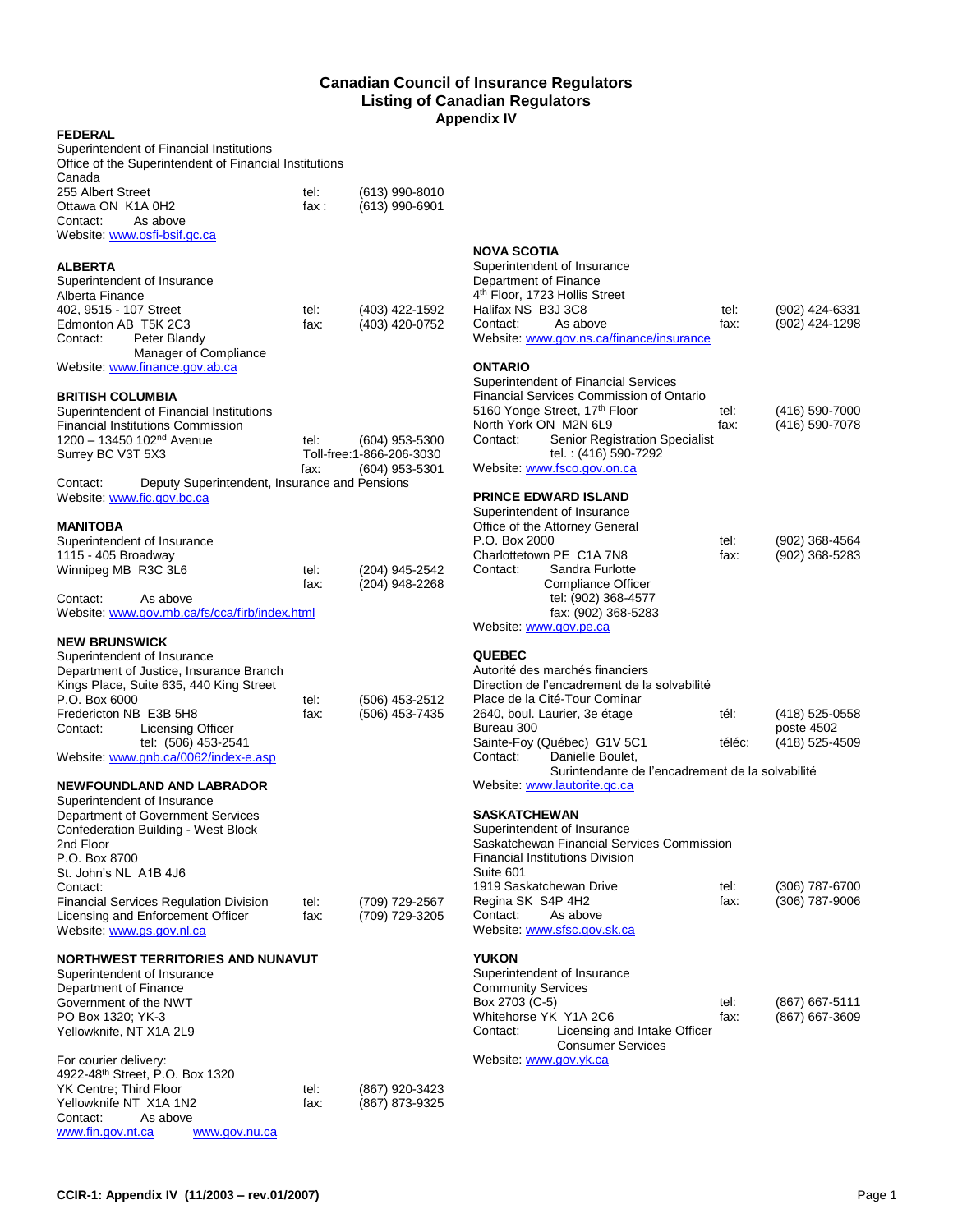## **Canadian Council of Insurance Regulators Summary of Canadian Insurance Regulation Appendix V**

#### **FEDERAL**

*Insurance Companies Act* (Canada)

#### **ALBERTA**

*Insurance Act*, RSA 2000 (Licensing of Insurers - Sections 17-50)

#### **BRITISH COLUMBIA**

*Financial Institutions Act*, R.S.B.C. 1996, c. 141 and regulations passed pursuant thereto *Insurance Act*, R.S.B.C. 1996, c. 226 *Insurance (Marine) Act*, R.S.B.C. 1996, c. 230 *Insurance (Premium Tax) Act*, R.S.B.C. 1996, c. 232 *Insurance (Captive Company) Act*, R.S.B.C. 1996, c. 227

### **MANITOBA**

*Insurance Act*, R.S.M. 1987 *The Insurance Corporations Tax Act* L.R.M. 1987, c. 150 *The Marine Insurance Act Insurance Company Classes of Insurance Regulation* M.R. 390/87R *Guarantee Corporation for Insurers*, M.R. 140/90 *Insurance Fees Regulation*, M.R. 75/2010 *Insurance Companies Financial Requirements Regulation,* M.R. 174/97

### **NEW BRUNSWICK**

*Insurance Act*, Part II, Sections 20-95 & 242.1-242.5 *Regulation* 94 - 142 *Premium Tax Act*

#### **NEWFOUNDLAND AND LABRADOR**

*Insurance Companies Act*, RSN 1990 *Corporations Act* (for incorporation and registration only) *Insurance Adjusters, Agents and Brokers Act Insurance Adjusters, Agents and Brokers Regulations Automobile Insurance Act Life Insurance Act Accident and Sickness Insurance Act Fire Insurance Act Insurance Contracts Act*

#### **NORTHWEST TERRITORIES AND NUNAVUT**

*The Insurance Act*, R.S. N.W.T. 1988, c. 1-4, as amended *The Insurance Regulations*, R.R. N.W.T. 1990 *Designation of Compensation Association Order*, c. 1-2, as amended *Insurance Premium Tax Act,* R.S.Y. 2002, c.120 *Insurance Regulations*, c. 1-3, as amended *Uninsured Automobile Coverage Regulations*, c. 1-4

#### **NOVA SCOTIA**

*Insurance Act*, R.S.N.S. 1989, chapter 231 *Mutual Insurance Companies Act*, R.S.N.S. 1989, ch. 306 *Insurance Premiums Tax Act*, R.S.N.S. 1989, ch. 232 *Uninsured Automobile Regulations*, OIC 76 - 376, May 22, 1996 *Licences for Agents Regulations*, OIC 93 - 461A, May 31, 1993 *Licences for Adjusters Regulations*, OIC 92 - 1145, Nov 24, 1992 *Insurance Company Regulations*, OIC 90 - 629, May 22, 1990 *Property Insurance Fire Prevention Tax Regulations,* OIC 77-18, Jan 11, 1977 *Licensing of Insurers Regulations,* OIC 90-629, May 221990, effective June 1, *1990), N.S. Reg. 142/90*

#### **ONTARIO**

*Insurance Act*, RSO 1990, and regulations passed pursuant thereto Licensing - Sections 40 - 69 Rates - Part XV

## **PRINCE EDWARD ISLAND**

*The Insurance Act*, R.S.P.E.I. 1988, Cap. 1-4 *The Insurance Act*, R.S.P.E.I. 1988, Cap. 1-4, Regulations *Premium Tax Act*, R.S.P.E.I. 1988, Cap. P-19 *Fire Prevention Act*, R.S.P.E.I. 1988, Cap. F-11, Section 9

#### **QUEBEC**

*Act Respecting Insurance* chapter A-32

#### **SASKATCHEWAN**

*The Saskatchewan Insurance Act*, R.S.S. 1978, c. S-26 *The Saskatchewan Insurance Councils Regulations*, S-26, Reg 2 *The Saskatchewan Insurance Regulations*, 2003, S-26, Reg 8 *The Saskatchewan Insurance Compensation Plan Regulations*, 1990, S-26, Reg 5

#### **YUKON**

*Insurance Act,* R.S.Y.2002, c.119 *Insurance Act, Act to Amend* S.Y. 2004, c.13 *Enabled Regulations: Insurance Regulations,* Y.C.O.1977/235 *Schedule of Benefits,* Y.O.I.C.1988/090 *Compensation Association Regulations,* Y.O.I.C.1988/149 *Municipal Exchange Regulation,* Y.O.I.C.2005/105 *Insurance Premium Tax Regulations,* Y.C.O.1977/210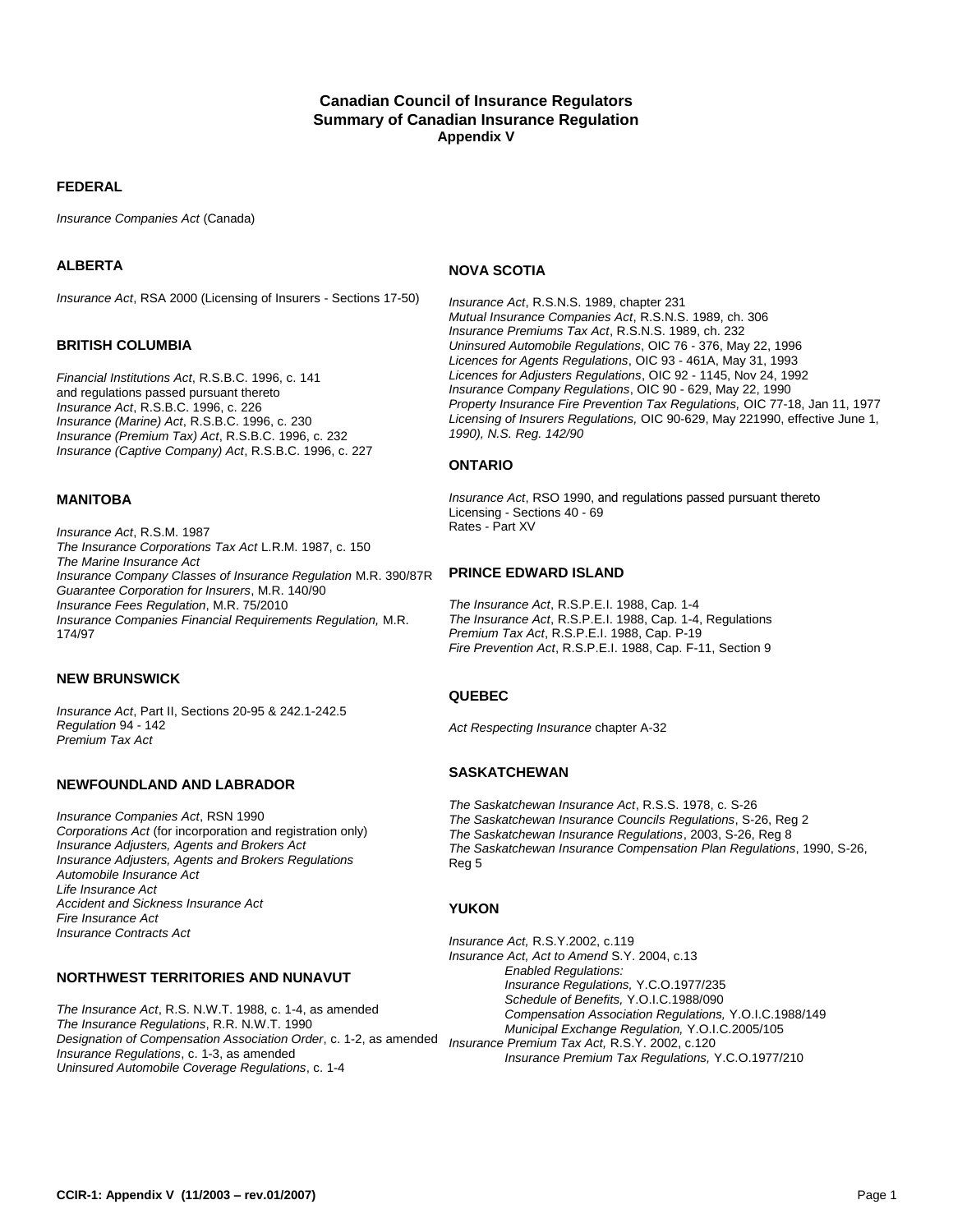### **Canadian Council of Insurance Regulators Summary of Jurisdictional Fees/Filing Instructions (subject to change) Appendix VI**

#### **FEDERAL** No fee

## **ALBERTA**

Filing fee  $= $500$ Licence fee as per Ministerial Order 01/2006 (Calculation provided by regulator)

### **BRITISH COLUMBIA**

As per Schedule 1of the Financial Institutions Fees Regulation: B.C. Incorporation Fee = \$5,000

Initial Business Authorization Fee = \$2,500

The annual fee is payable 90 days after the fiscal year end and is based on the total non-consolidated assets in Canada as of the fiscal year end date. See Schedule 1 item 10 for B.C. incorporated companies and Schedule 1 item 11 for extra provincial companies.

Initial Authorization of a Reciprocal Exchange = \$2,500.

As per fees as set out in the Insurance (Captive Company) Act: Application for Initial Registration of a Captive Insurance Company = \$500 Registration of a Captive Insurance Company = \$2,500

All cheques to be made payable to the Minister of Finance.

## **MANITOBA**

As per fees schedule set out in the Insurance Fees Regulation

- 1. Life = \$,1,220 Life + A&S = \$1,590
- 2. Property = \$1,525; auto = \$795; see regulation for additional P&C classes (maximum fee = \$2,280)
- 3. Mutual Benefit Societies, fraternals and provincial mutual insurance companies - \$30 - \$430 (see regulation)
- 4. Initial licence = \$345 (\$85 for mutual benefit societies and fraternals)
- 5. Annual statement filing fee = \$35
- 6. Discontinued licence = \$70

## **NEW BRUNSWICK**

*Insurance Act*, Sections 79 and 94, Regulation 94-1421. No new or renewal licence fee.

## **NEWFOUNDLAND AND LABRADOR**

Initial application fee is \$2,500 Annual filing fee for subsequent years based on direct premiums written in Newfoundland and Labrador as follows: Insurance Companies Direct Premiums Written of \$0 to under \$5 million - \$2,500 Direct Premiums Written of over \$5 million - \$4,000 Cheques to be made payable to Newfoundland Exchequer Account

## **NORTHWEST TERRITORIES**

Insurance Regulations, Appendix A c. 1-3, as amended Joint stock and mutuals

life, property = \$330 each accident = \$220 hail  $= $25$ all other classes = \$50 in total discontinued (except life) = \$10 Mutual Benefit and Fraternal Societies \$100 - \$200 depending on size (membership) Reciprocals or inter insurance exchanges = \$200

## **NOVA SCOTIA**

Life and  $A&S = $2,985.75$ Property, Auto, Liability, Marine = \$1,990.35 each All other classes =  $$1,194.30$  each Maximum fee = \$5,971.50 (fees are for a 3-year period)

#### **ONTARIO**

New licence - No fee except for those companies incorporating as an insurer in Ontario the fee is \$4,000 (cheques made payable to the Minister of Finance) No annual licence fee No fee for addition of a class

#### **PRINCE EDWARD ISLAND**

Initially and annually thereafter, \$900

#### **QUEBEC**e

In compliance w ith article 88 of the *Regulation respecting the application of the Act respecting insurance* 

- 1. Fees payable to ''Autorité des marchés financiers'' Constitution: \$5,000 Delivery of additional letters patent to an insurance company: \$2,500 Deposit of modified articles: \$2,500 Fusion or conversion : \$2,500 Deposit of articles of continuation: \$2,500 Initial insurance licence : \$2,500 Request to reinstate an insurance licence: \$2,500 Amended licence in order to indicate the classes of insurance: \$500 Change of representative in Québec or proxy: \$200 Certified copy of Insurance Licence or the appointment of the representative in Québec: \$75
- 2. Fees payable to ''Ministre du Revenu du Québec'' (transmit to the ''Registraire du Québec'') Delivery of the constitution certificate or modification certificate: \$500 Delivery of additional letters patent: \$500 Delivery of a certificate for a fusion or a conversion: \$500 Delivery of a certificate for a continuation: \$500

## **SASKATCHEWAN**

Payable every 5 years; the fee ceiling is \$8,000 Initial Application Review Fee is \$1,000 Basic fee is \$2,000 For each additional class, the fee is \$2,000 (includes life, hail and crop and individual property coverages) For reciprocals, underwriters agencies and reinsurers exclusively, the fee is \$1,500 For discontinuing licences, co-operatives, mutuals and fraternals, the fee is \$500. For a permit for vending machine, the fee is \$200. Amalgamation fee = \$100 Annual Return Filing Fee = \$100 Publication Fee for the Gazette = \$37.45 (all cheques to be made payable to Minister of Finance)

## **YUKON**

Recording and filing fee = \$5 Licence fees:  $L$ ife = \$300 Property = \$150  $Accident = $150$ Other =  $$50$ Mutual benefit/fraternal, Life  $= $50$ Mutual benefit/fraternal, A&S = \$50 Discontinued licence (except life) = \$10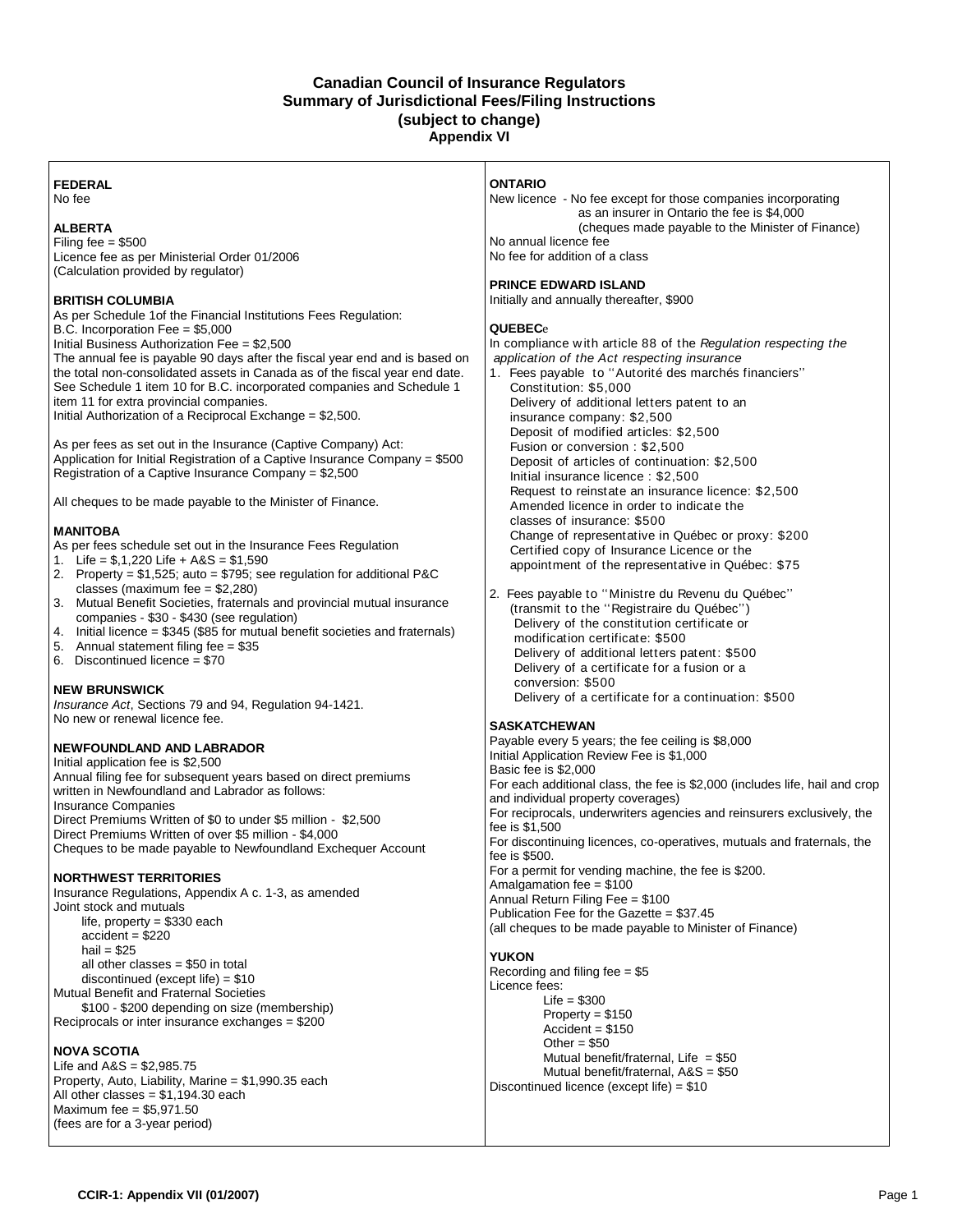#### **Canadian Council of Insurance Regulators Power of Attorney Appendix VII**

| (To be completed for each licensing jurisdiction except Quebec which requires a prescribed form)                 |                                                                                                                        |
|------------------------------------------------------------------------------------------------------------------|------------------------------------------------------------------------------------------------------------------------|
| KNOW ALL MEN BY THESE PRESENTS THAT THAT THE RESERVE AND RELATED ASSESSMENT OF A LOCAL CONTROL IN A LOCAL CONTR  |                                                                                                                        |
|                                                                                                                  | Name of appointing insurer                                                                                             |
| an insurer organized and existing under the laws of ____________________________                                 | Country or province or state                                                                                           |
|                                                                                                                  |                                                                                                                        |
|                                                                                                                  | Jurisdiction                                                                                                           |
|                                                                                                                  | City, province or state, country                                                                                       |
| hereby nominates, constitutes and appoints, under the provisions of _______________________________              |                                                                                                                        |
|                                                                                                                  | Legislation                                                                                                            |
| as its true and lawful attorney and chief agent resident in the above jurisdiction and located at:               |                                                                                                                        |
|                                                                                                                  |                                                                                                                        |
|                                                                                                                  | Name of attorney of record / chief agent in full                                                                       |
|                                                                                                                  |                                                                                                                        |
|                                                                                                                  | Business address and telephone number and fax number                                                                   |
| for the purposes of the above legislation.                                                                       |                                                                                                                        |
|                                                                                                                  | The said chief agent is hereby expressly authorized to receive service of process in all suits and proceedings against |
| the said insurer in the above named jurisdiction in respect of any liability incurred by it therein, and also to |                                                                                                                        |
|                                                                                                                  |                                                                                                                        |
|                                                                                                                  |                                                                                                                        |
| given, or which it is thought advisable to give.                                                                 |                                                                                                                        |
|                                                                                                                  | IT IS HEREBY DECLARED that service of process for or in respect of such liability on the said chief agent is legal and |
| binding on the said insurer, to all intents and purposes whatsoever.                                             |                                                                                                                        |
|                                                                                                                  |                                                                                                                        |
| DATED Month, day, year                                                                                           |                                                                                                                        |
|                                                                                                                  |                                                                                                                        |
| SIGNED AND SEALED BY :                                                                                           | IN THE PRESENCE OF :                                                                                                   |
|                                                                                                                  |                                                                                                                        |
| Signature and description of office                                                                              |                                                                                                                        |
|                                                                                                                  | Signature of witness                                                                                                   |
| Signature and description of office                                                                              |                                                                                                                        |
|                                                                                                                  |                                                                                                                        |
| NOTE:                                                                                                            |                                                                                                                        |
|                                                                                                                  |                                                                                                                        |

a) The power of attorney may confer upon the chief agent any further or other powers that the insurer considers advisable.

b) The party witnessing the signature of the officers of the company is required to take the affidavit on page 3 before a person authorized to administer oaths.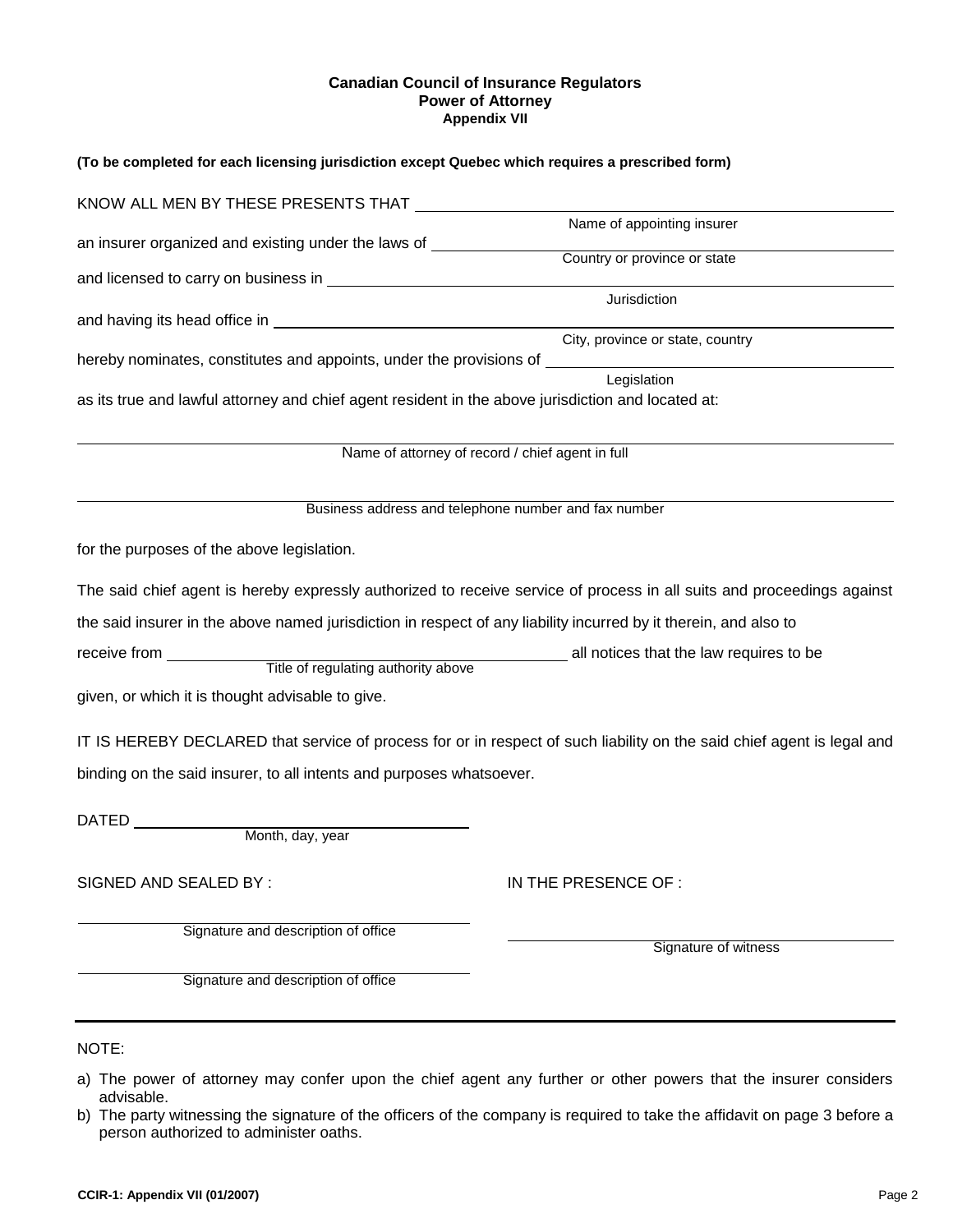## **Canadian Council of Insurance Regulators Consent to Act as Attorney of Record / Chief Agent Appendix VII**

|                |           |                                                      |                                  | 0f |
|----------------|-----------|------------------------------------------------------|----------------------------------|----|
|                |           | Name of Chief Agent / Attorney of Record             | Name of Law Firm (if applicable) |    |
|                |           |                                                      |                                  |    |
|                |           | Business address (including street and municipality) |                                  |    |
|                |           |                                                      |                                  |    |
|                |           | pursuant to the Power of Attorney, attached.         | Name of the Insurer              |    |
|                |           |                                                      |                                  |    |
|                |           |                                                      |                                  |    |
|                |           |                                                      |                                  |    |
| Signature      |           |                                                      |                                  |    |
|                |           |                                                      |                                  |    |
| <b>WITNESS</b> | Signature |                                                      |                                  |    |
|                | Address   |                                                      |                                  |    |
|                |           |                                                      |                                  |    |
|                |           |                                                      |                                  |    |